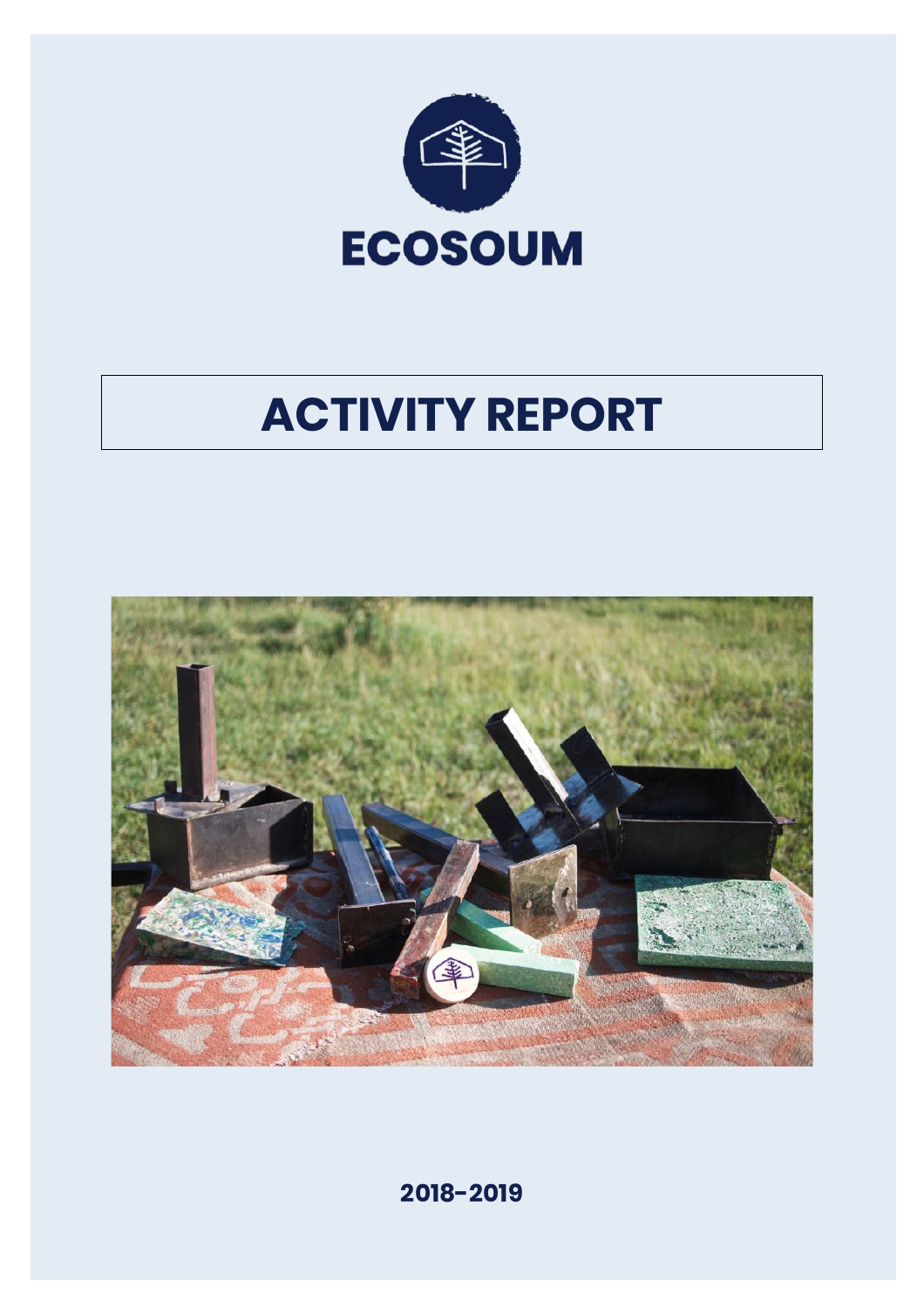## **INTRODUCTION**

Ecosoum is a Mongolian association for rural development based on ecological and solidarity values. Founded in Khishig-Undur, Mongolia, the organization aims to empower its inhabitants so they can make their soum a model of local autonomous sustainable development that can inspire the whole country.

This report summarizes the main activities conducted by Ecosoum to pursue this objective between October 3, 2018 (registration date of the association) and December 31, 2019.

Although many activities are crosscutting, the report is subdivided by field of action for more clarity on the progress of different projects.

### **WASTE MANAGEMENT**

**ECOSOUM'S OBJECTIVE IS TO SET UP AN EFFICIENT AND SUSTAINABLE WASTE MANAGEMENT SYSTEM, BY PROMOTING WASTE SORTING AND RECYCLING, AIMING AT ZERO ULTIMATE WASTE ON THE SCALE OF THE SOUM.**

At the request of the population and local authorities, improvement of waste management in Khishig-Undur has been the main project on which Ecosoum has focused since the creation of the association. Due to lack of sufficient funding, the construction of the necessary medium- and longterm infrastructure for optimal and sustainable waste management could not be started in 2019. But many other equally necessary actions were carried out during the year.

#### **AWARENESS-RAISING OF THE POPULATION AND LOCAL INSTITUTIONS**

From the beginning of the project, our first activities were focused on raising the awareness of the population and staff of local institutions (administration, school, kindergarten and hospital). This work has been ongoing throughout the year through multiple formal meetings and countless informal discussions.

Various information and awareness-raising materials have been created to support this sharing of knowledge. In particular, we have printed flyers and posters encouraging the sorting of waste, which we have displayed and distributed in public spaces and many small shops. We have also created a dedicated page on the Ecosoum's website (www.ecosoum.org/hog), where we explain in detail why good waste management is essential to reduce risks to health and the environment, how to simply sort waste, and where to dispose it. The site includes a brief video summarizing all this information, in order to reach the widest possible audience within the soum. This video was screened to all students in their classrooms, as well as a documentary film (*Trashed*) on the subject, translated by us into Mongolian.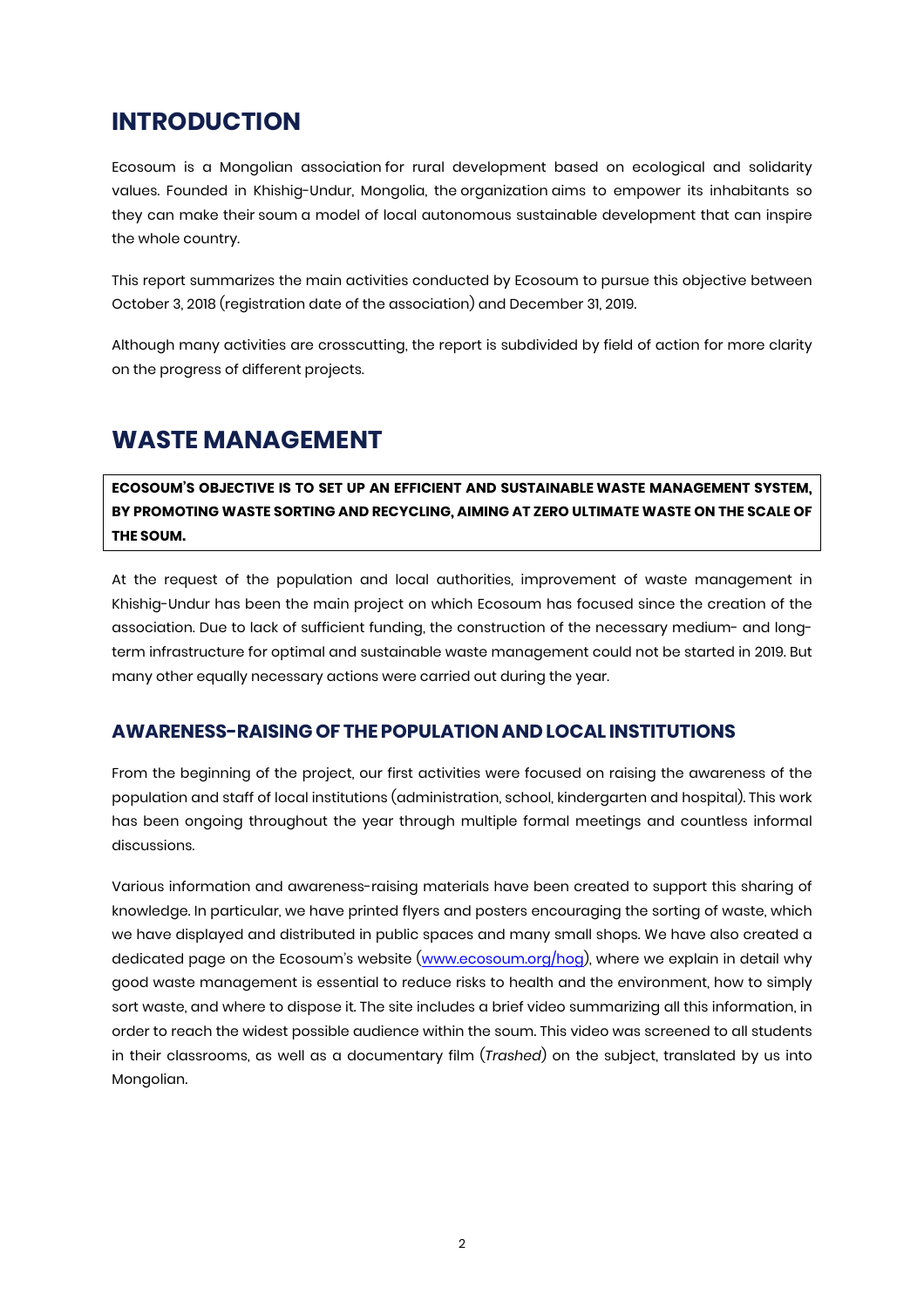

#### **ADVOCACY AND SUPPORT TO LOCAL AUTHORITIES**

Our awareness-raising and advocacy work with the soum authorities - to encourage them to take more action towards better waste management - has gradually evolved into true collaboration as mutual trust was built up. Ecosoum is now considered by the local authorities as the soum's key actor for waste management.

Our association is now at the forefront in defining the action strategies of the soum's administration and is being delegated more and more prerogatives to implement effective waste management in the village. A first official contract was signed at the end of the year for the purchase of a glass crusher and for the establishment of a waste sorting system within the soum's institutions.

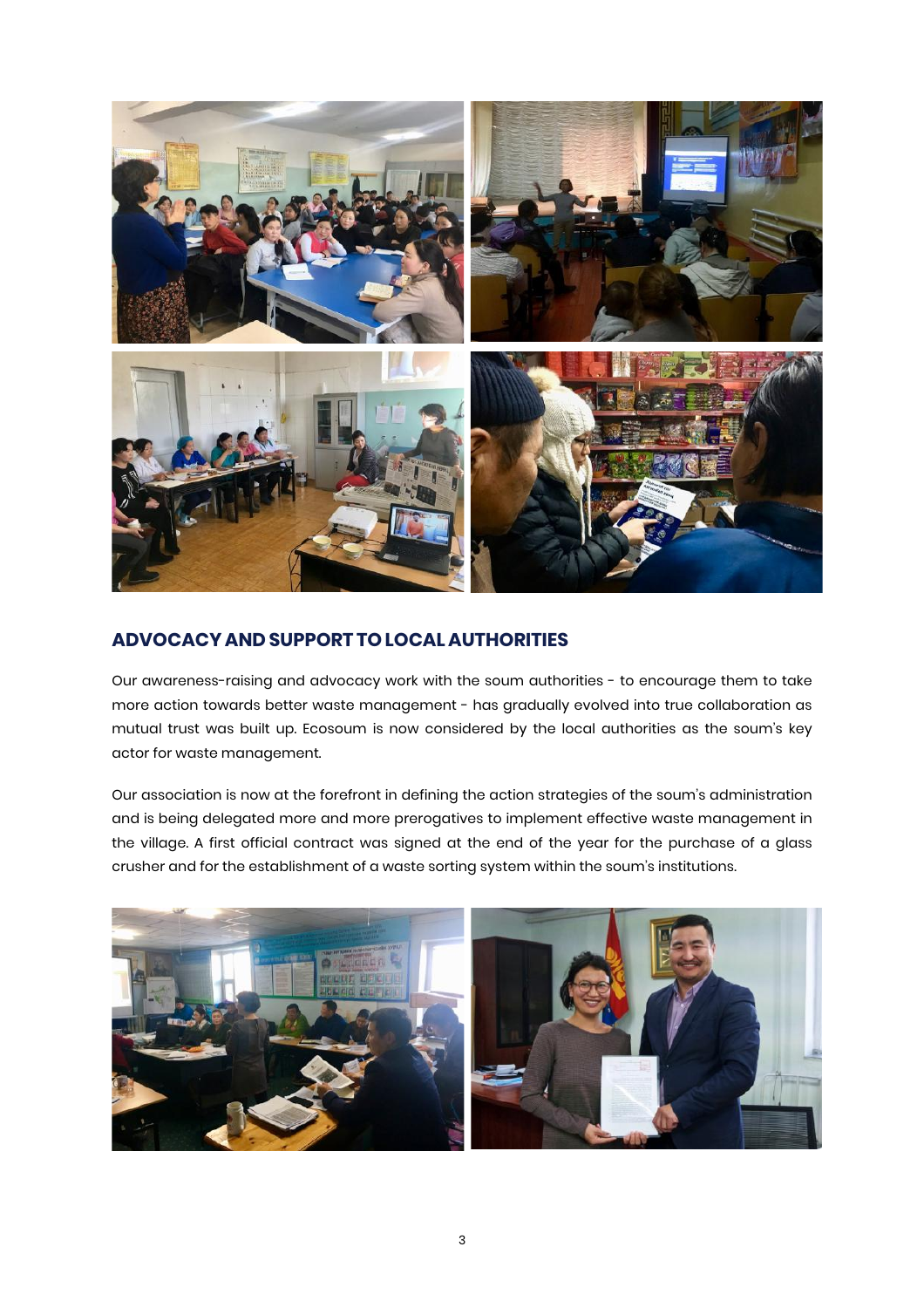#### **WASTE COLLECTION AND CLEANING OF IMPACTED AREAS**

Eventually, Ecosoum wants to clean and restore all areas impacted by waste, including by greatly reducing the soum's current open dumpsite. In line with our strategy of action, waste collection campaigns will grow in the years to come, but we have already started this work during the past summer. Thanks to the mobilization of many members of the association, especially youngsters, we have also managed to make the 2019 edition of Khishig-Undur's Naadam the cleanest in the soum's recent history.



#### **WASTE SORTING**

Once sufficient funds have been gathered, we plan to develop a real waste sorting and disposal center on the outskirts of the village, both convenient for users and environmentally friendly. In the meantime, we have set up a small temporary sorting center in a garage, so that the first inhabitants who started sorting their waste are not discouraged by the lack of collection facilities. Several households are already disposing their recyclable waste in the dedicated area.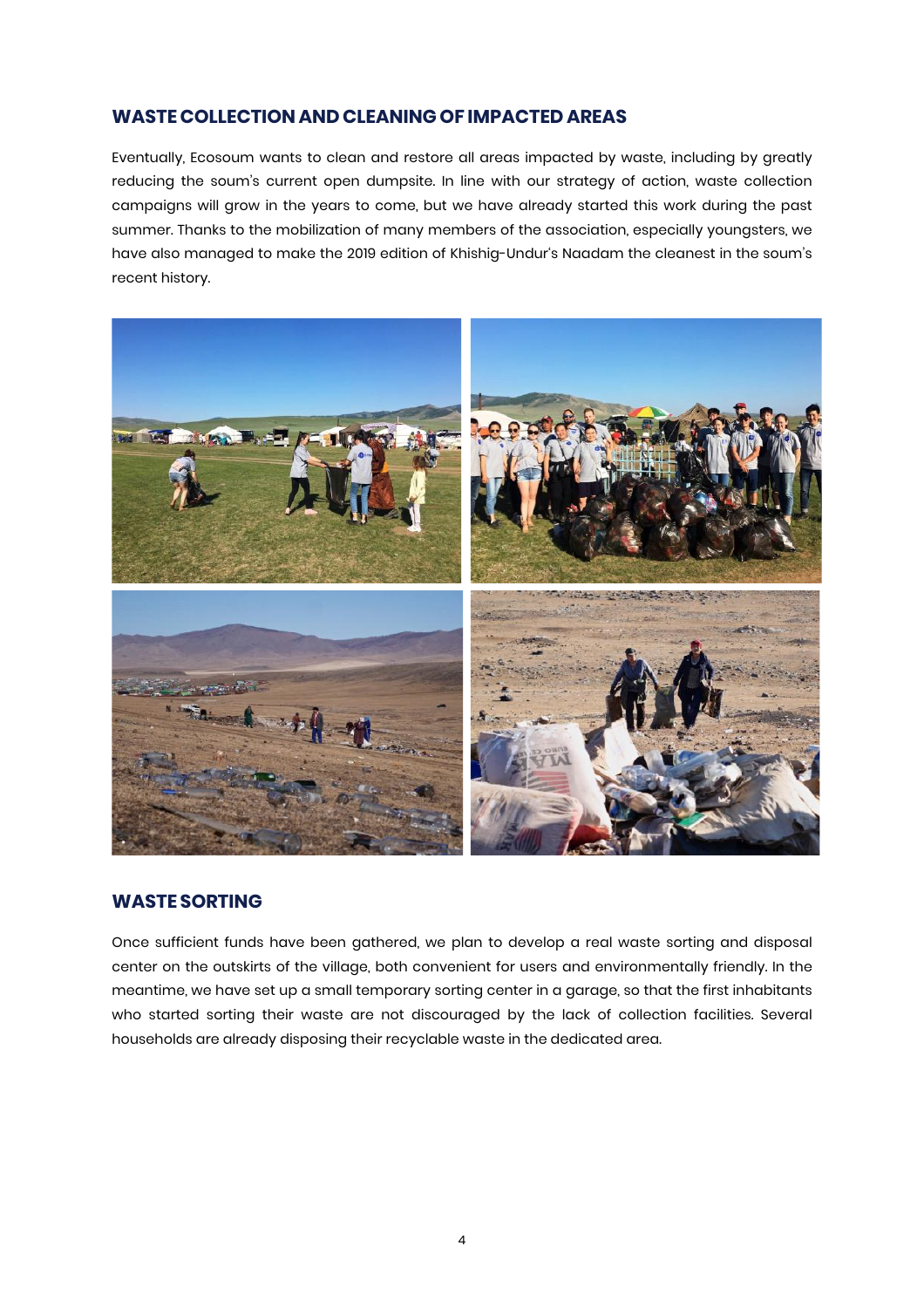

#### **WASTERECYCLING**

In order to start recycling plastic waste, we have built – with the help of two foreign engineer students –two machines to crush the plastic and then melt it in a mold. By this method, after several tests, we were able to recycle approximately one hundred single-use plastic bowls (used during Naadam) to manufacture a solid stool. This first prototype will be followed by other items as the population will bring us more and more plastic waste.

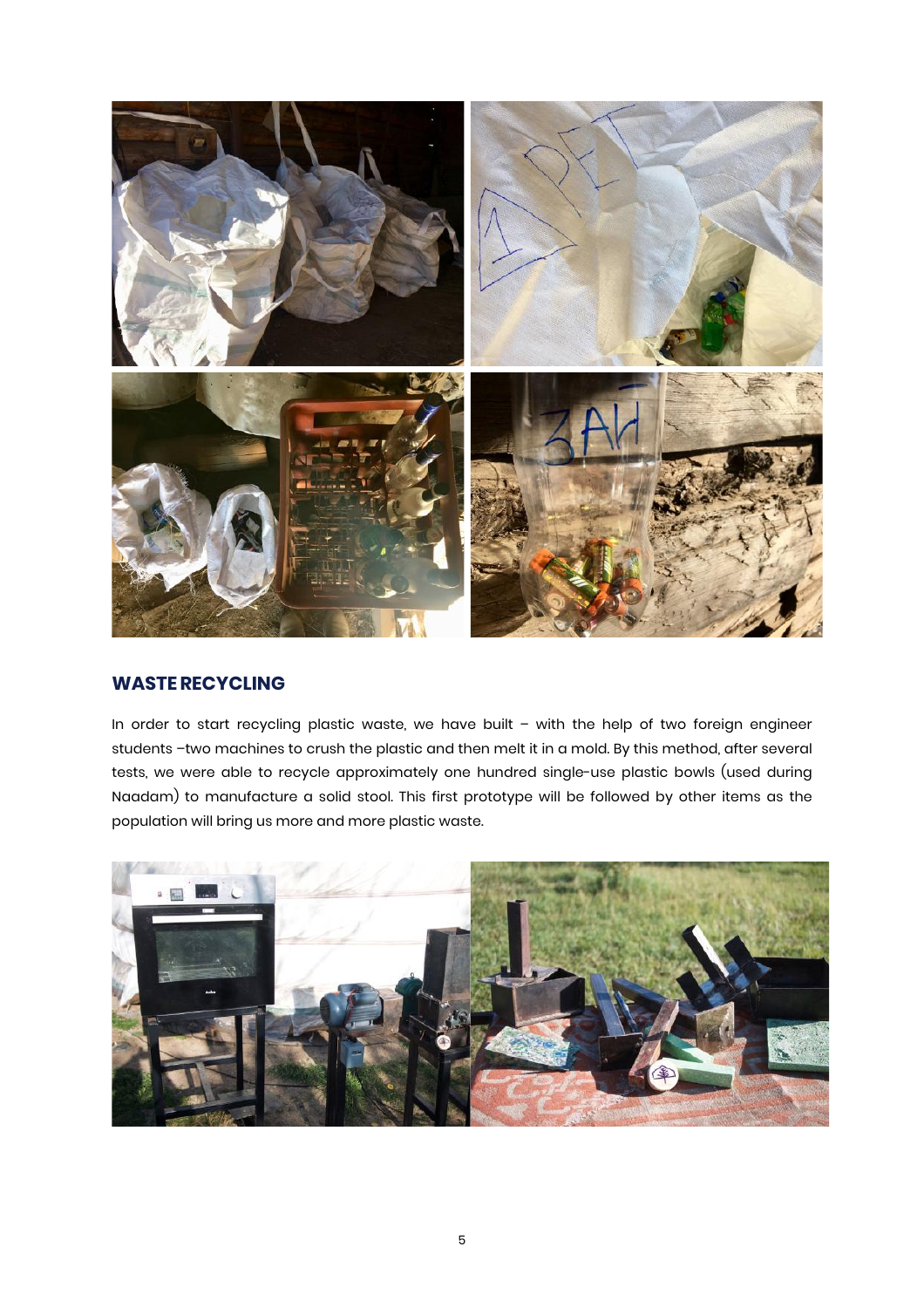

#### **REPLACEMENT OF SINGLE-USE ITEMSBYREUSABLE ONES**

Since reducing the production of waste is actually much better than just recycling it, Ecosoum also strives to promote a transition from single-use disposable items to reusable ones. The first step taken by the association was to replace the single-use plastic shoe-covers which were used in the hospital and kindergarten to avoid dirtying buildings by reusable ones made out of fabric. The next step will be to replace single-use baby diapers with more eco-friendly washable models.



#### **HOUSEHOLDWASTE COMPOSITION STUDY**

In order to fill the huge lack of data regarding the composition of household waste not only in Khishig-Undur but throughout all rural Mongolia, we conducted a summer survey of 36 families (10% of households in the village). We showed that the sedentary households in Khishig-Undur produce an average of 3.7 kg of waste per week, almost half (by weight) of it being glass (27%) or plastic (20%). A second study, carried out in winter, will help confirming these results and highlight any differences between summer and winter waste (particularly with regard to the volume of ash produced in the heating stoves).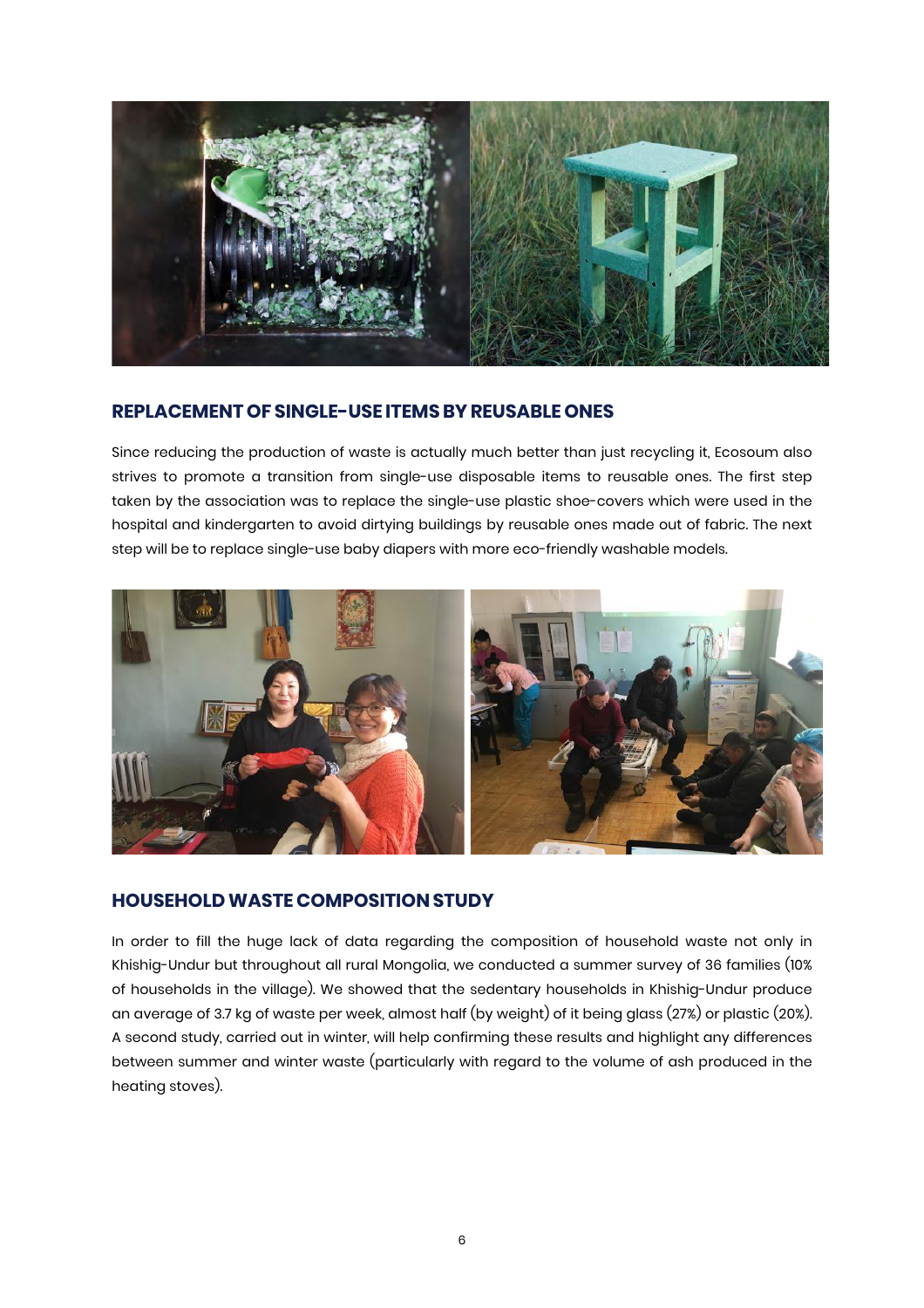

# **AGRO-ECOLOGY AND FOOD SOVEREIGNTY**

**ECOSOUM'S OBJECTIVE IS TO DEVELOP A LOCAL, SUSTAINABLE AND ECOLOGICAL AGRICULTURE CAPABLE OF PROVIDING VEGETABLES YEAR-ROUND TO THE SOUM'S POPULATION IN ORDER TO ENSURE ITS FOOD SOVEREIGNTY.**

The first step consisted in meeting and discussing with all households engaged in agricultural activities within the soum, to better identify local needs and issues. However, since professional agriculture is actually very limited in Khishig-Undur, it appeared that the best way to achieve food sovereignty was to start an associative farm, in order not only to produce vegetables for local consumption, but also and above all to lead by example and encourage other households to start professional farming - while supporting existing farmers.

A 2 hectares field was granted to Ecosoum by the local administration so that we could establish our farm. Wire fences were purchased and more than 200 holes were dug for the poles. We initially planned to start the first crops during spring of 2019, but a series of setbacks finally forced us to postpone the beginning of our agricultural project until next year.